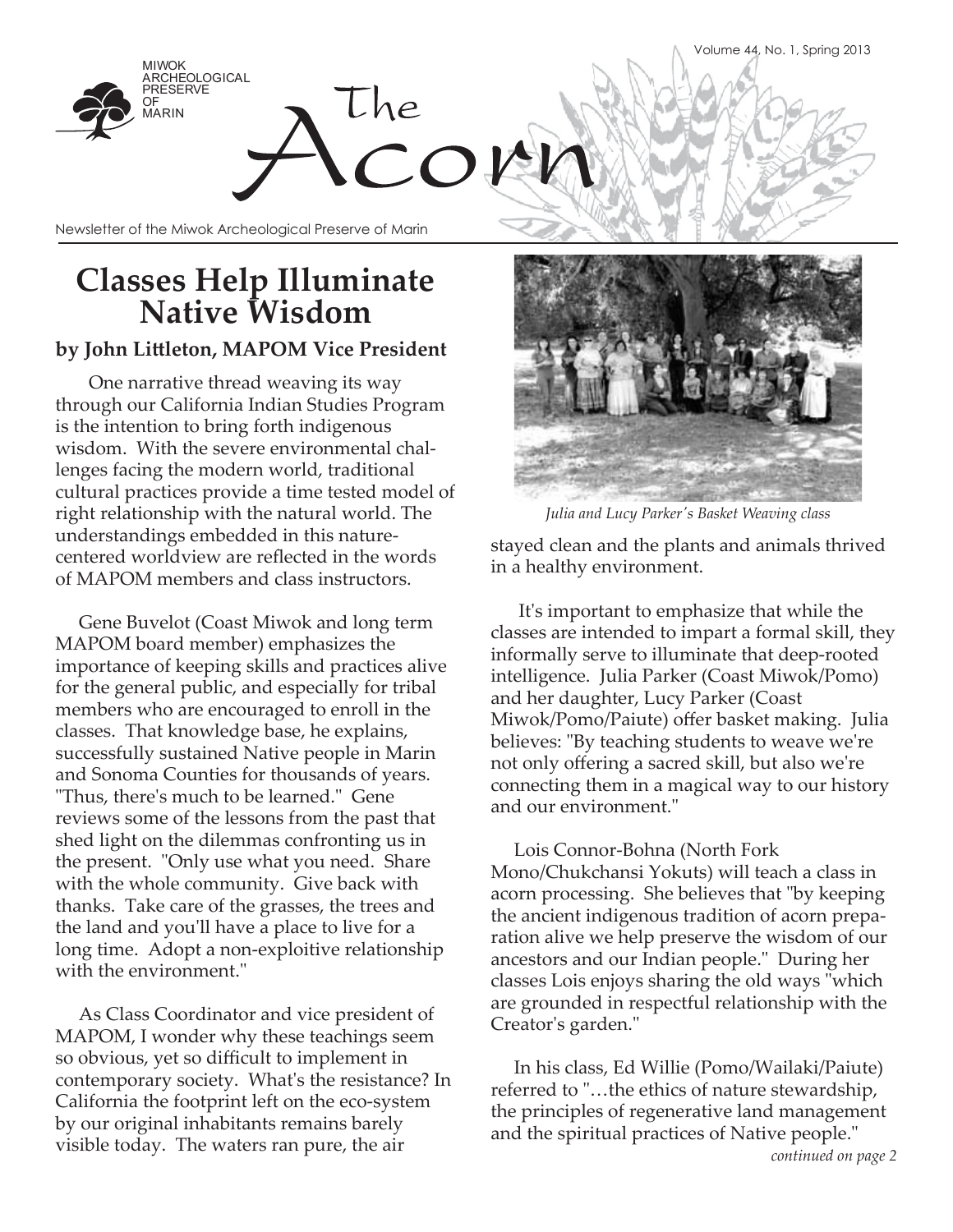## **MAPOM** *President's Message*

MAPOM has many exciting classes and events scheduled and we hope you will be a part of them. We are working with both College of Marin and Point Reyes National Seashore to bring these wonderful California Indian cultural events to you.

On the morning of Big Time on July 20 at Pt. Reyes we will have a fantastic set of four Native California speakers: Sherri Smith-Ferri (Pomo and Coast Miwok), Vanessa Esquivido (Wintu), Eva Salazar (Kumeyaay) and Bradley Marshall (Hupa) each speaking on their cultural experiences at the class. I hope you will consider signing up for this class as this is a rare opportunity. Right after the class, Big Time will be held at Kule Loklo and MAPOM is sponsoring two Pomo dance groups that will present traditional California Indian dancing.There will also be booths with books, basket weaving, bead making and much more.

In addition, we have classes set-up through the rest of 2013 and into next year. Please see the listing here and at MAPOM online. Many are offered for the first time.

Another news item is that we have a new MAPOM board member, Mike Tarkman. Mike comes from a rich heritage of early California people and is an avid historian of our state.We welcome Mike to the board.

I also want to thank the many MAPOM members who came by our table at the Marin Indian Art Show in San Rafael in February. It really makes all of us feel closer as an organization. I know all the board members enjoyed talking with you.

Finally, our classes have been going well and we have heard much praise from those taking them. We look forward to providing you with more.

Again, thank you so much for your interest and support!

*Ralph Shanks, MAPOM President*

### **Classes Illuminate Native Wisdom**

### *continued from page 1*

And in similar fashion Sky Road Webb (Coast Miwok) and Alicia Retes (Mayo/Yaqui/Cherokee) will be offering a jewelry making, storytelling, tule crafts and games class. While the specific subjects of the day will be valuable, the value of the deeper insight that accompanies their presentation may be invaluable. Both Sky and Alicia see the kindling of ecological consciousness as a subtext of their contribution.

We trust this knowledge can help fuel the greatest good for the people and the planet and for our sustainability into the future.

## *Welcome to our newest MAPOM board member, Mike Tarkman!*



MIWOK ARCHEOLOGICAL PRESERVE OF MARIN

The Acorn is produced and distributed annually by the Miwok Archeological Preserve of Marin. MAPOM is a volunteer based, nonprofit 501(c)3 organization and welcomes new members and public input. We also encourage members to join our Board of Directors and help our ongoing mission to educate with MAPOM programs such as the California Indian Skills classes, and through our publications.

Annual MAPOM membership fees are \$10 for seniors, full-time students and first-time MAPOM students; \$20 for individuals; and \$25 for families. The Acorn is received as a membership benefit. For more information and to join MAPOM, visit our website at www.mapom.org, or call (415) 472-3202.

MAPOM Board of Directors Officers Ralph Shanks, M.A., President

John Littleton, Vice President Frances Jaekle, Secretary Gene Buvelot, Treasurer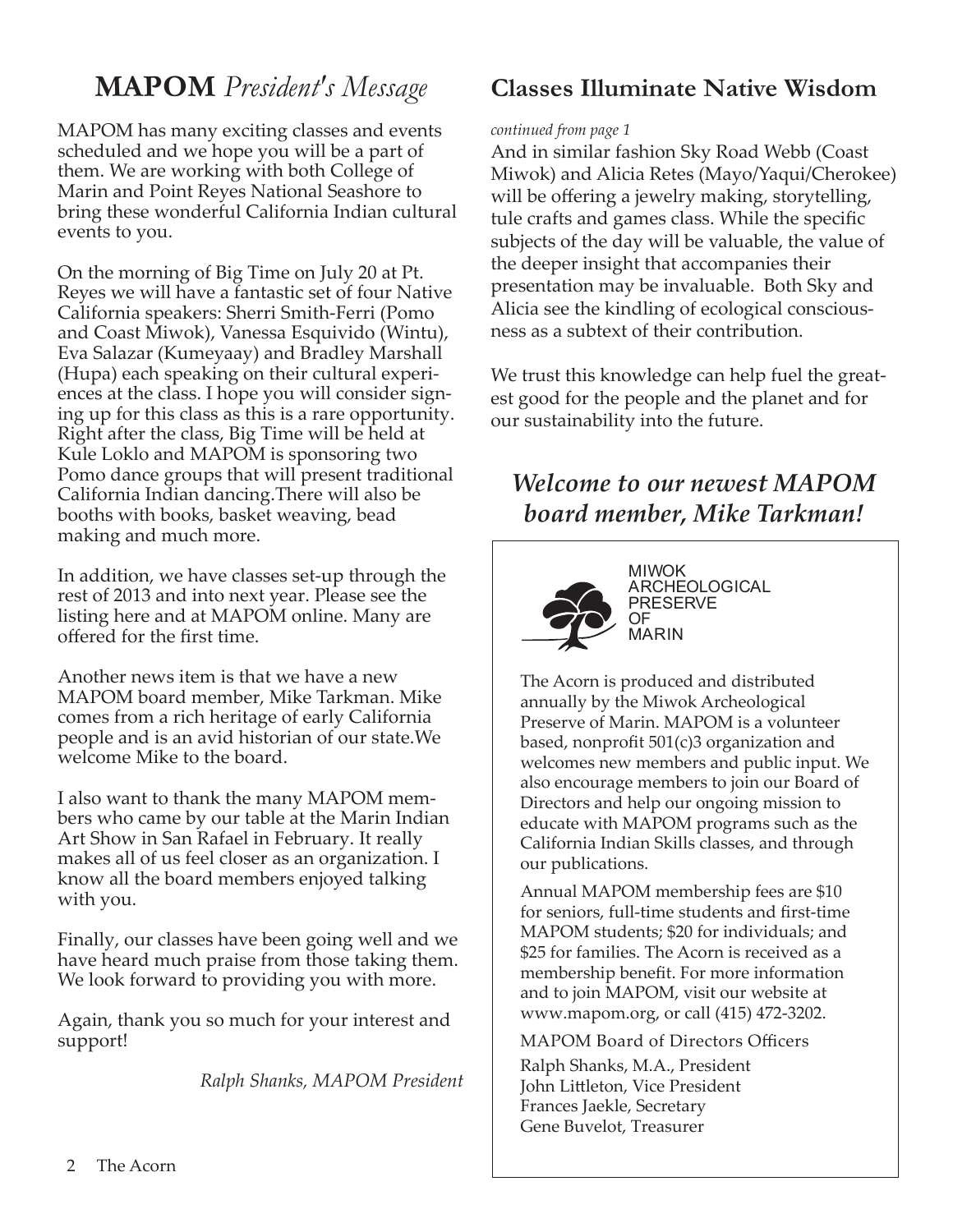# **MAPOM's California Indian Studies Program** class photos



Julia Parker (Coast Miwok/Pomo) instructs Alicia Retes (Mayo/Yaqui/Cherokee) and Shawna Kelly (Cherokee) in the ancient art of basket weaving.



Ed Willie teaches basket weaving at the Point Reyes National Seashore.



Ralph Shanks teaches about California Indian baskets at the UC Berkeley Hearst Museum.



Betty Goerke's Ring Mountain Petroglyph and Miwok Cultural History Class.

Photos on this page and on the front page are by John Littleton.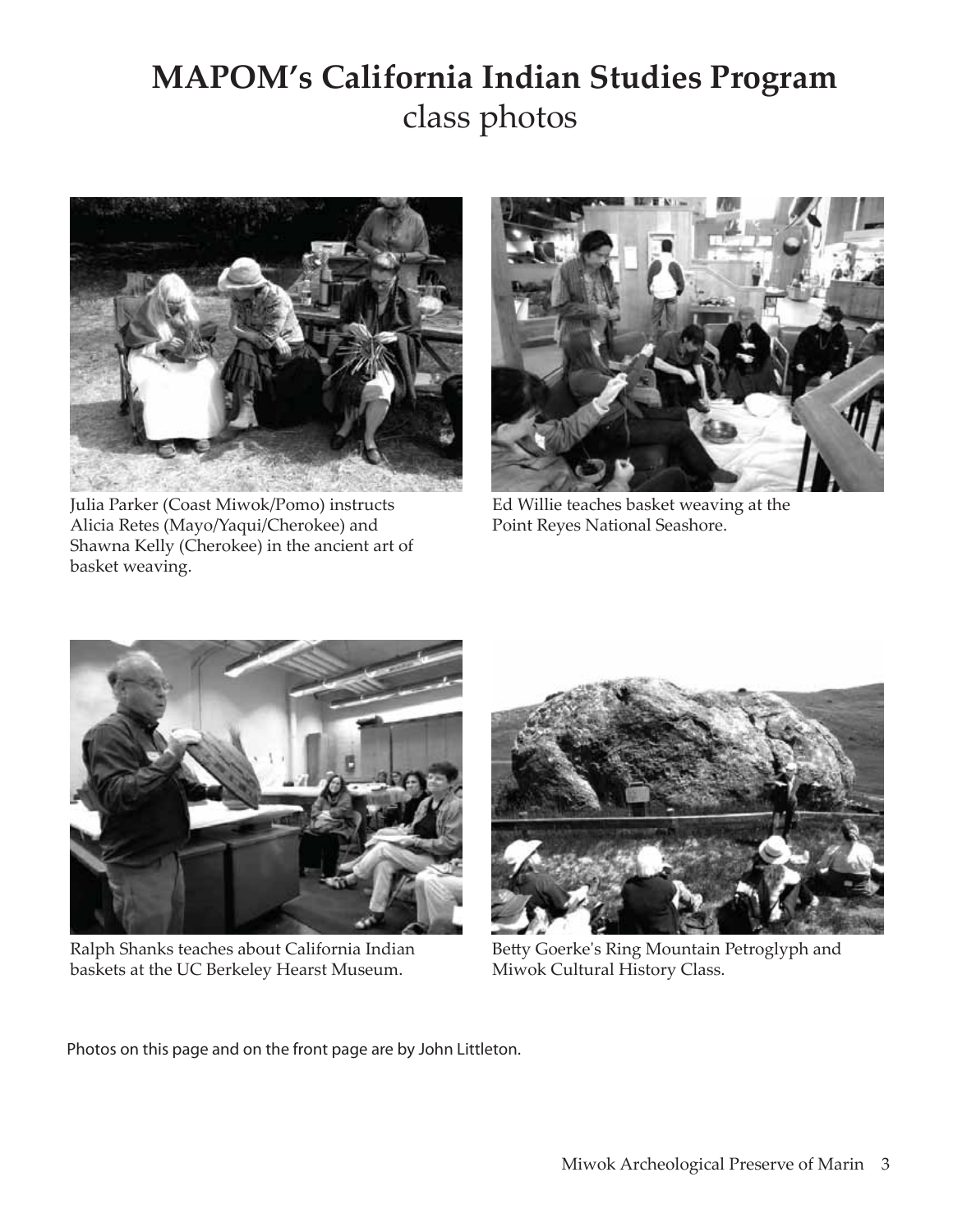# **College of Marin California Indian Studies Certificate Program in Partnership with MAPOM and the National Park Service Projected Class Schedule for 2013-2014**

Our exciting course line-up offers a wide variety of subjects through next year. You are welcome to sign up for any course, and a Certificate of Completion from the College of Marin is awarded to those who complete at least five of the various classes offered during the two year period, which must include any one of the four Core Classes. Core Classes will be offered in July 2013 and 2014 at the Kule Loklo Big Time Celebration in the Point Reyes National Seashore and in February of 2014. To register call the College of Marin Community Education office at 415-485-9318 and ask them to send you a brochure. You can review the class descriptions, instructor biographies and projected scheduled dates on our website at: MAPOM.org.

July 20, 2013: Core Class: Four California Indian Guest Lecturers with Bradley Marshall, Sherrie Smith-Ferri, Vanessa Esquivido and Eva Salazar. Certificate Award Ceremony. Big Time Festival.

August 17-18: Traditional Acorn Preparation with Lois Connor-Buhna (North Fork Mono/Chukchansi Yokuts)

September 14-15: Basket Making with Julia Parker (Miwok/Pomo) and Lucy Parker (Miwok/Pomo/Paiute)

October 19: Beginning and Intermediate Flintknapping with Ken Peek and Tsim Schneider (Miwok/Pomo)

November 2: Jewelry Making, Storytelling, Crafts and Games with Sky Road Webb (Miwok) and Alicia Retes (Mayo, Yaqui and Cherokee)

January 2014: Behind-the-scene tour of the Basket Collection at the UC Berkeley Hearst Museum. Field Trip with Ralph Shanks. (Date TBA)

February 2014: Core Class: Overview of California Indian Cultures with Betty Goerke and John Littleton. (Date TBA)

March 2014: Introduction to Paleotechnology with Tamara Wilder. (Date TBA)

April 2014: Acorn Preparation with Lois Connor-Buhna (North Fork Mono/Chukchansi Yokuts). (Date TBA)

May 2014: Basket Making with Ed Willie (Pomo/Wailaki). (Date TBA)

June 2014: Jewelry Making, Storytelling, Tule Crafts and Cultural Wisdom with Sky Road Webb (Coast Miwok) and Alicia Retes (Mayo/Yaqui/Cherokee). (Date TBA)

July 2014: Core Class: California Indian Guest Lectures focused on environmental lessons for the modern world from traditional cultures. Certificate Award Ceremony. Kule Loklo Big Time Festival.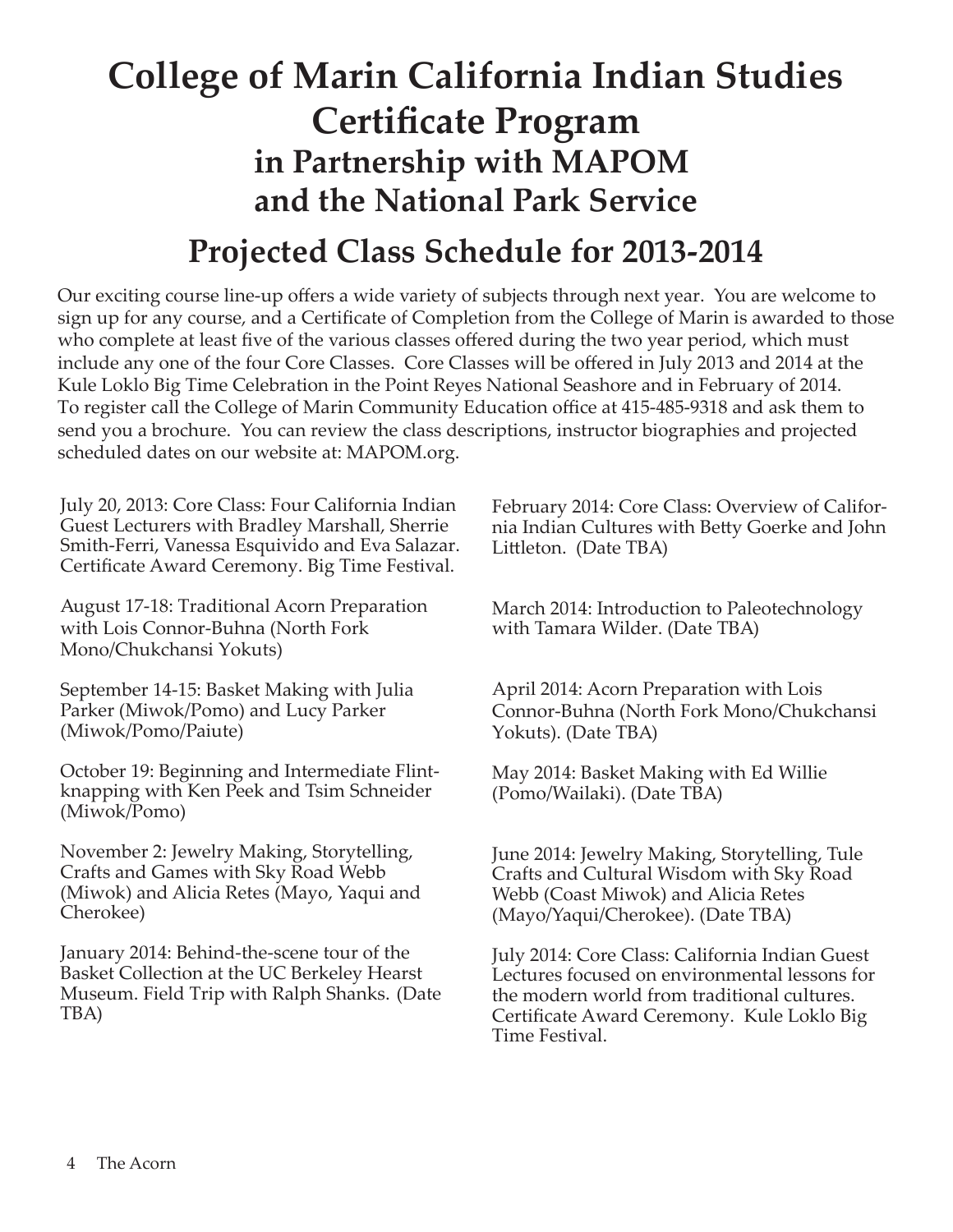# **Kule Loklo Big Times**

### **By John Golda, Point Reyes Park Ranger**

 On the third Saturday of each July (this year on July 20th) Kule Loklo comes to life during a celebration called "Big Time." Kule Loklo is an exhibit, a collection of buildings and structures the sort that might have been found in the Bay Area for thousands of years. For some thirtythree years the recreated village has served as a tool to help educate visitors and school groups. During Big Time, Kule Loklo pulses with excitement and activity.

 It seems like the event at the Point Reyes National Seashore has always been an important part of our year. As I dug through the records and archives of the National Park Service, I was surprised to find little information on what guided the members of MAPOM and the park staff who planned the first event. Certainly, it was a chance for MAPOM and the park to invite the public to share in what might be their first glimpse of ancient traditions. The first festival at Kule Loklo, known as the "Native American Celebration," was held in August of 1980. It wasn't called "Big Time" until 1987.

 Those first celebrations included dancers, artists, vendors, and Native American food.

Volunteers demonstrated arts and traditional talents that have been forgotten by most – skills like creating razor sharp tools and arrowheads of chert and obsidian; making cordage from plant fibers or tanning hides; shaping gleaming beads of clam shell, and teaching children how to make bull roarers thrum in the summer air. Demonstrations of basket weaving introduced visitors to an art that has found its highest expression here in California. Big Time became an opportunity for participants to share their knowledge and their culture, inviting visitors to value traditions and cultures that they may have never understood or appreciated before. Big Time brought the sounds, smells, and excitement that Kule Loklo alone could only whisperingly hint at.

 Big Time has changed a little over the years, each generation shaping it to suit their times and needs but keeping true to its spirit. The children who attended the first events are bringing their own children now. It's an event that brings our friends and partners, our visitors and our staff together every year. MAPOM has been an important contributor and partner of Point Reyes National Seashore. We've worked together to share some of those special moments and to keep the tradition of Big Time alive for the future. The California Indian Studies Program in collaboration with the College of Marin is another example of that partnership.



*Bob Thalman (right) demonstrates demonstrates the bullroarer whirling above his head at the 2011 Big Time. (photo by Erik Gordon Bainbridge)*